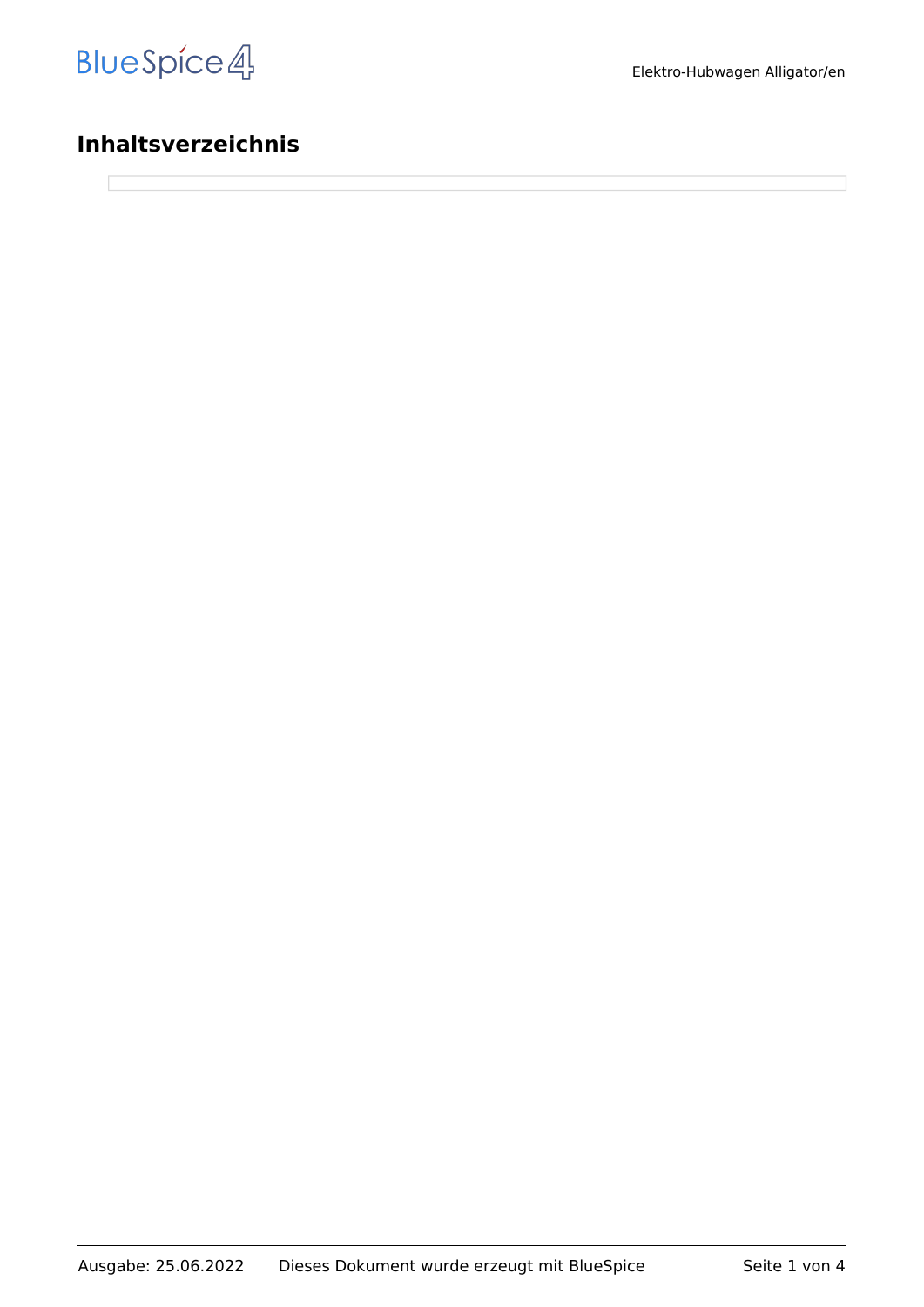# **Elektro-Hubwagen Alligator/en**

A **pallet truck** is an industrial truck with or without electric drive. It can be used to transport transport pallets, lattice boxes and corresponding conveying aids on level surfaces. Another colloquially used name is **ant**.

# Inhaltsverzeichnis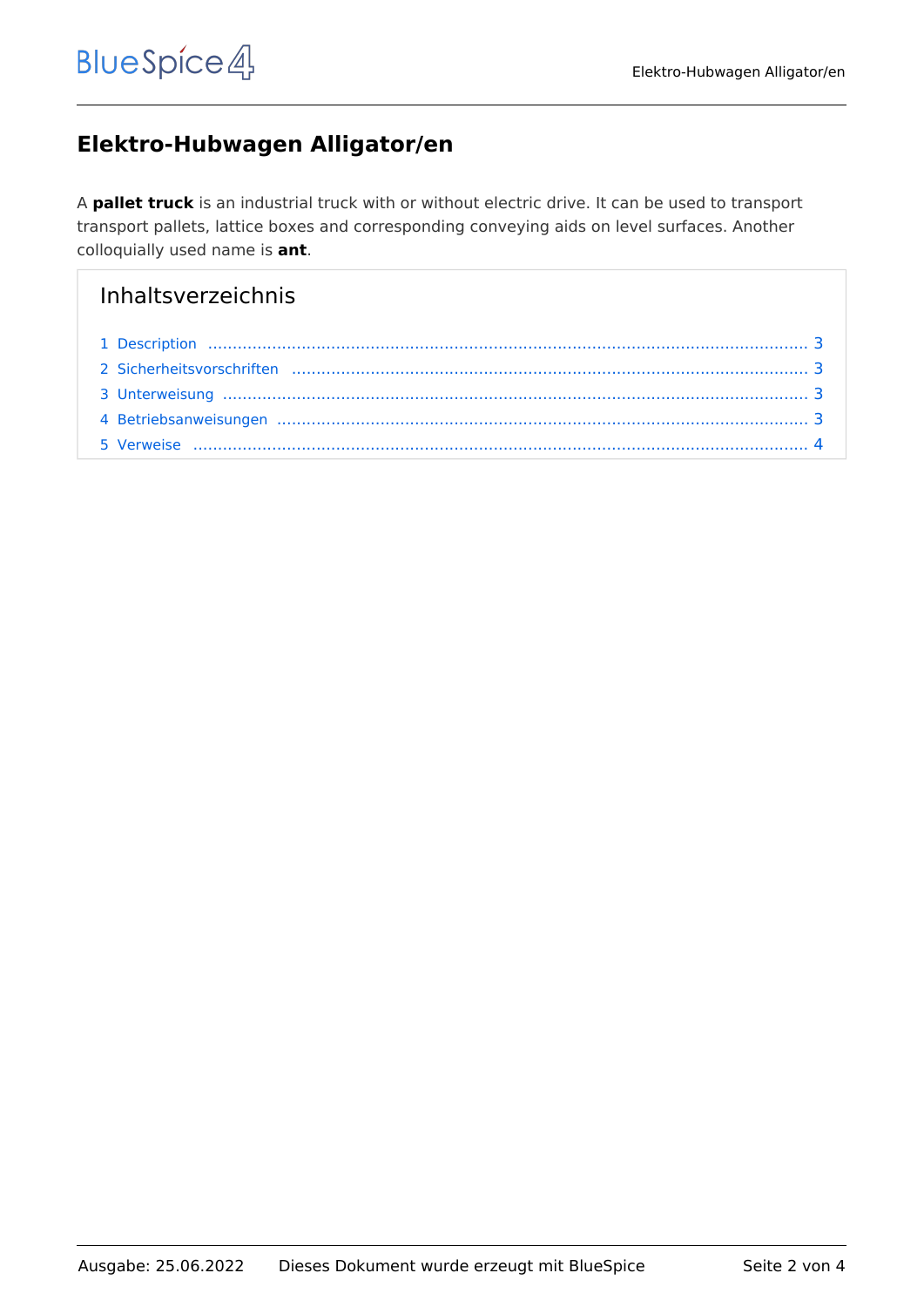## <span id="page-2-0"></span>**Description**

A pallet truck has two metal tines (fork) that can be pushed under the pallet. In front of the tines there are small, downwardly extendable load rollers, on the other side there are one or two steerable rollers. With the load and castors, the lifting tines can be adjusted parallel to the ground in height with a hydraulic lifting cylinder and a linkage. This way, the pallet can be raised for shipping. The handle is used for moving and steering, and in non-powered devices as a lever for a hydraulic pump, which feeds the lifting cylinder. On the handle or near the steering axle is the operating option for the hydraulic valve (lifting / driving / lowering). Electric pallet trucks follow the operator by means of further switching handles.

## <span id="page-2-1"></span>Sicherheitsvorschriften

- In Germany, an annual UVV test (according to the guidelines of the employers' liability insurance association) is mandatory for an electric pallet truck.
- A certificate of competence (driving license) for driving electric pallet trucks is not required if the pallet truck is controlled by a traveling driver, also called a pedestrian. In this case, according to the German Employers' Liability Insurance Ordinance § 7 (2) BGV D27, instruction of the driver in the handling of the lift truck is sufficient. The assignment of the driver does not have to be in writing in this case.<sup>[\[1\]](#page-3-1)</sup>

#### <span id="page-2-4"></span>[Datei:Betriebsanweisung Batteriewechsel.pdf](https://de.demo.bluespice.com/wiki/Datei:Betriebsanweisung_Batteriewechsel.pdf)

#### <span id="page-2-2"></span>Unterweisung

Instructions must always be given when a **new employee comes to a work area** and they are, therefore, also mandatory for apprentices, trainees, temporary staff or leasing staff. The instruction should alert the employee to possible hazards, communicate the correct handling of the equipment and the loads to be transported and teach him necessary precautions for his own safety and the safety of others. The instructions may be delegated by the employer, usually to the company supervisor. The supervisor can observe the emplopyee after instructions have been given and intervene if necessary. Traffic routes, signage, charging stations or other relevant business units must be taught as part of the operational training. Each instruction must be documented in writing and signed by the instructed person.

### <span id="page-2-3"></span>Betriebsanweisungen

[BA Wechseln und Anschließen von Batterien von Staplern \(German only\)](https://de.demo.bluespice.com/w/nsfr_img_auth.php/5/5a/Betriebsanweisung_Batteriewechsel.pdf)

Fehler beim Erstellen des Vorschaubildes: Datei fehlt

Electirc pallet truck "Ant"

Fehler beim Erstellen des Vorschaubildes: Datei fehlt

ISO7010 W014 Symbol